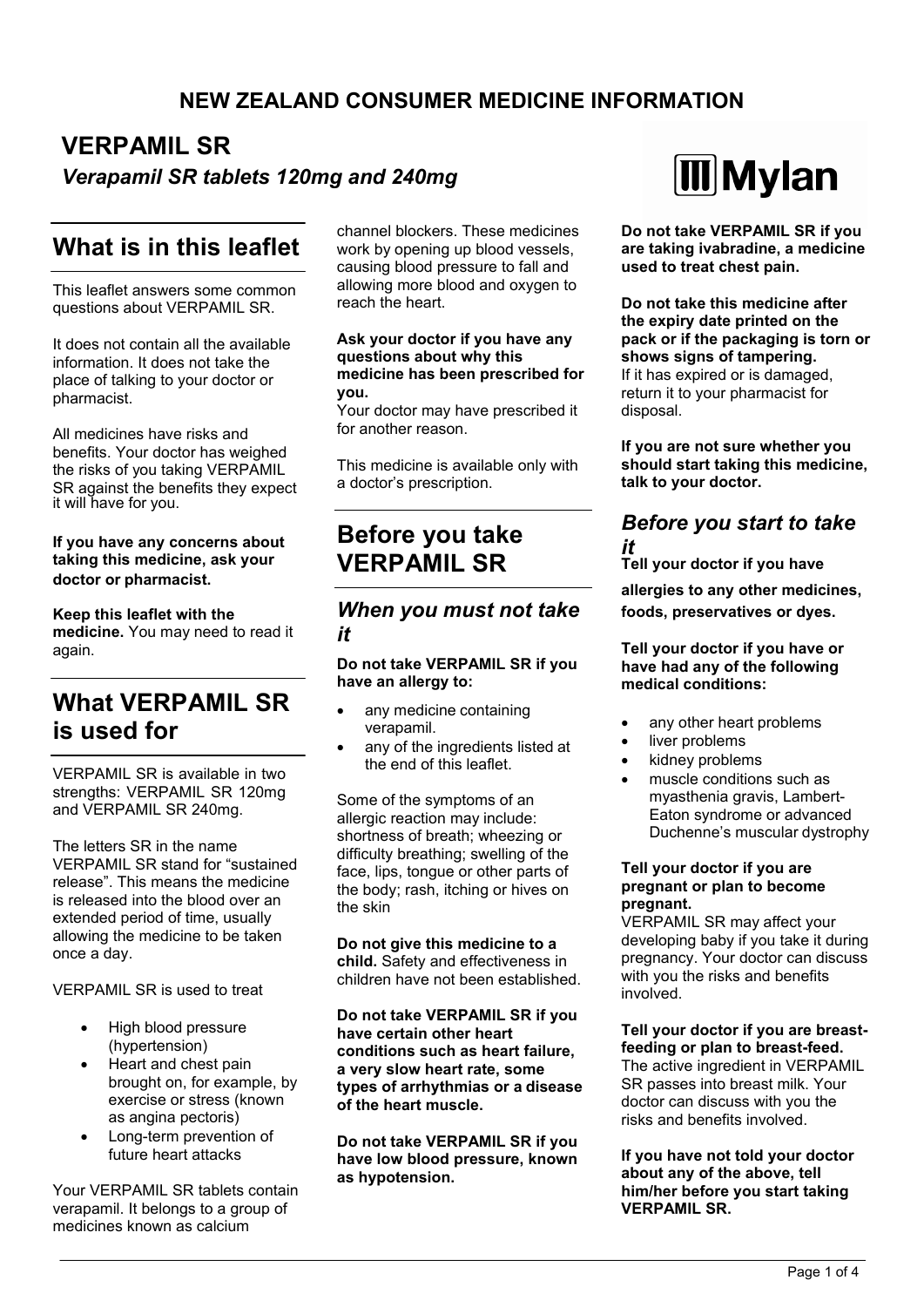## *Taking other medicines*

**Tell your doctor or pharmacist if you are taking any other medicines, including any that you get without a prescription from your pharmacy, supermarket or health food shop.**

Some medicines and VERPAMIL SR may interfere with each other. These include:

- Other medicines for high blood pressure, such as beta blockers, ACE inhibitors and vasodilators
- Alpha-blockers such as prazosin and terazosin, used to treat high blood pressure and enlarged prostates (BPH)
- Fluid tablets, also called diuretics
- Digoxin or Digitoxin, medicines used to treat heart failure
- Glibenclamide, a medicine used to treat diabetes
- Medicines used to treat irregular heart beat (eg. disopyramide, flecainide, mexiletine, amiodarone and quinidine)
- Cimetidine, a medicine commonly used to treat reflux and ulcers
- Imipramine, a medicine used to treat depression
- Lithium, a medicine used to treat mood swings and some types of depression
- Cyclosporin, everolimus, sirolimus and tacrolimus, medicines used to prevent organ transplant rejection or to treat certain problems with the immune system
- Erythromycin, clarithromycin and telithromycin, antibiotic medicines
- Carbamazepine, phenobarbitone and phenytoin, medicines commonly used to treat epilepsy
- Rifampicin, an antibiotic used in conditions such as tuberculosis (TB)
- Theophylline, a medicine used to treat asthma
- Midazolam, a medicine used to treat sleeping problems (insomnia)
- Buspirone, a medicine used to treat anxiety
- Cholesterol lowering medicines such as simvastatin, lovastatin and atorvastatin
- Aspirin, dabigatran or other medicines which affect the clotting of your blood
- Antiviral medicines such as ritonavir, used to treat HIV infections
- Colchicine and sulfinpyrazone. medicines used to treat and prevent gout
- Doxorubicin, a medicine used to treat certain cancers
- Almotriptan, a medicine used to treat migraine
- St. John's Wort, a product used to elevate mood

These medicines may be affected by VERPAMIL SR or may affect how well it works. You may need different amounts of your medicines, or you may need to take different medicines.

Your doctor and pharmacist have more information on medicines to be careful with or avoid while taking this medicine.

# **How to take VERPAMIL SR**

#### **Follow all directions given to you by your doctor or pharmacist carefully.**

They may differ from the information contained in this leaflet.

**If you do not understand the instructions on the bottle, ask your doctor or pharmacist for help.**

### *How much to take*

### **Adults:**

For high blood pressure (hypertension), the usual dose in adults is one VERPAMIL SR 240mg tablet daily.

For elderly patients and patients new to verapamil therapy, an initial daily dose of VERPAMIL SR 120mg daily may be appropriate.

The maximum dose is one VERPAMIL SR 240mg tablet twice daily.

For prevention of future heart attacks, the usual dose in adults is between 240mg to 480mg VERPAMIL SR daily in 1 or 2 divided doses. The average daily dose is 360mg.

For prevention of chest pains

(angina), doses will generally be 120mg to 480mg VERPAMIL SR daily in 1 or 2 divided doses. The average daily dose is 360mg.

For all conditions, it is advised any single dose should not exceed 240mg.

VERPAMIL SR is not intended for use in children.

### **Do not halve VERPAMIL SR tablets.**

When switching from immediate release verapamil to VERPAMIL SR, the total daily dose in milligrams may remain the same.

### *How to take it*

**Swallow the tablets whole with a full glass of water.**

### *When to take it*

#### **Take your medicine at about the same time each day.**

Taking it at the same time each day will have the best effect. It will also help you remember when to take it.

VERPAMIL SR should be taken regularly, preferably with or shortly after meals with some liquid.

### *How long to take it*

VERPAMIL SR is usually taken as long-term treatment. Keep taking VERPAMIL SR for as long as your doctor recommends.

## *If you forget to take it*

**If it is almost time for your next dose, skip the dose you missed and take your next dose when you are meant to.**

**Otherwise, take it as soon as you remember, and then go back to taking your medicine as you would normally.**

**Do not take a double dose to make up for the dose that you missed.**

This may increase the chance of you getting an unwanted side effect.

#### **If you are not sure what to do, ask your doctor or pharmacist.**

If you have trouble remembering to take your medicine, ask your pharmacist for some hints.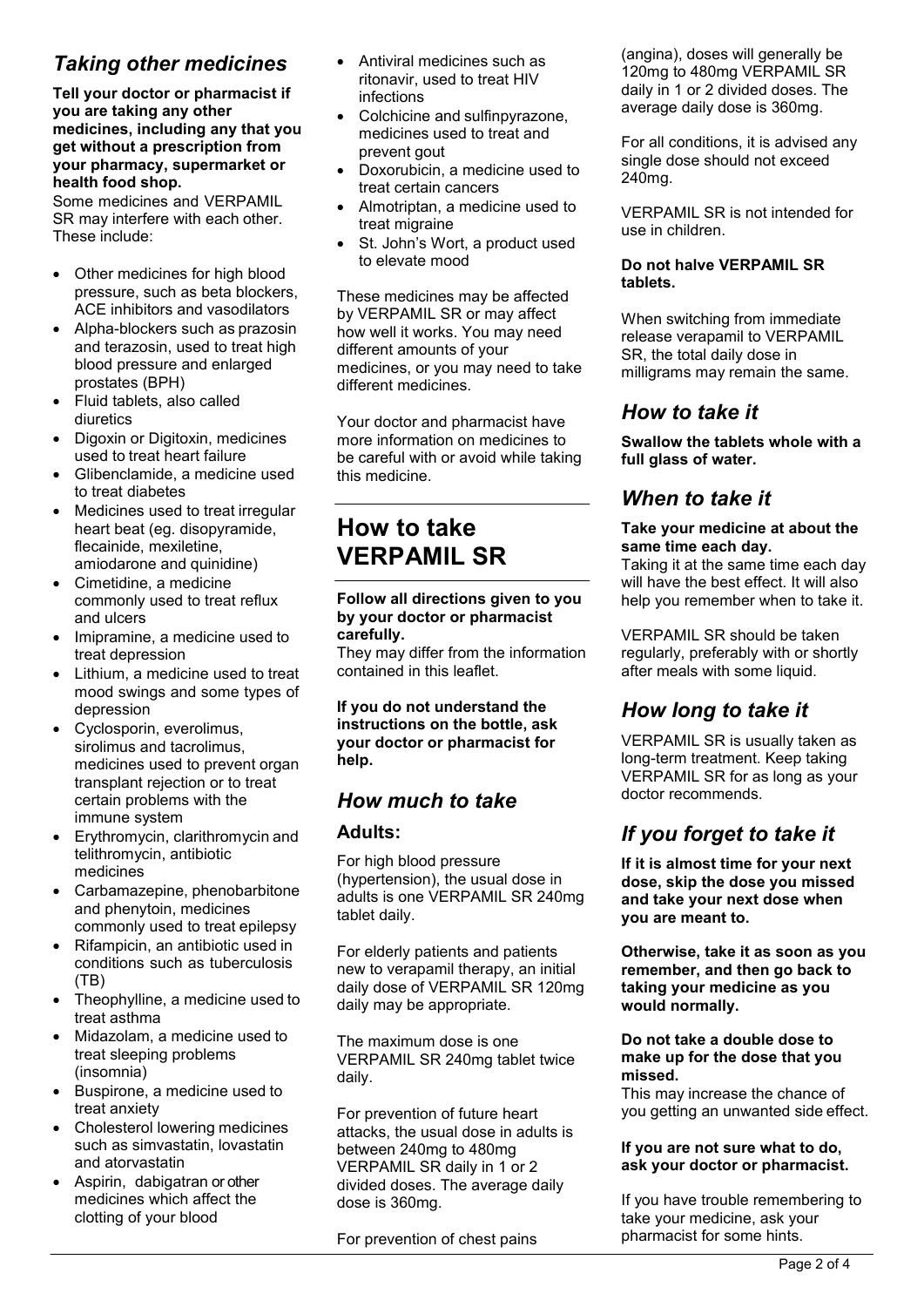### *If you take too much (overdose)*

**Immediately telephone your doctor or the National Poisons Information Centre (0800 POISON or 0800 764 766) for advice, or go to Accident and Emergency at the nearest hospital, if you think that you or anyone else may have taken too much VERPAMIL SR. Do this even if there are no signs of discomfort or poisoning.** You may need urgent medical attention.

Symptoms of an overdose may include feeling faint, lightheadedness, dizziness or chest pain.

# **While you are taking VERPAMIL SR**

### *Things you must do*

**If you are about to be started on any new medicine, remind your doctor and pharmacist that you are taking VERPAMIL SR.**

**Tell any other doctors, dentists, and pharmacists who treat you that you are taking this medicine.**

**If you are going to have surgery, tell the surgeon or anaesthetist that you are taking this medicine.**  It may affect other medicines used during surgery.

**If you become pregnant while taking this medicine, tell your doctor immediately.**

#### **If you are about to have any blood tests, tell your doctor that you are taking this medicine.** It may interfere with the results of some tests. **VERPAMIL SR.**

**Keep all of your doctor's appointments so that your progress can be checked.**  Your doctor may ask you to have blood tests from time to time.

### *Things you must not do*

**Do not take VERPAMIL SR to treat any other complaints unless your doctor tells you to.**

**Do not give your medicine to anyone else, even if they have the same condition as you.**

**Do not stop taking your medicine or lower the dosage without checking with your doctor.**

## *Things to be careful of*

#### **Grapefruit juice should be avoided while taking VERPAMIL SR.**

Grapefruit juice contains one or more components that alter the metabolism of some medicines, including VERPAMIL SR.

#### **Be careful driving or operating machinery until you know how VERPAMIL SR affects you.**

This medicine may cause tiredness, dizziness or light-headedness in some people. If you have any of these symptoms, do not drive, operate machinery or do anything else that could be dangerous.

#### **Be careful when drinking alcohol while you are taking this medicine.**

If you drink alcohol, dizziness or light-headedness may be worse.

**If you feel light-headed, dizzy or faint when getting out of bed or standing up, get up slowly.** Standing up slowly, especially when you get up from bed or chairs, will help your body get used to the change in position and blood pressure. If this problem continues or gets worse, talk to your doctor.

# **Side effects**

### **Tell your doctor or pharmacist as soon as possible if you do not feel well while you are taking**

This medicine helps most people with high blood pressure or heart and chest pain but it may have unwanted side effects in a few people. All medicines can have side effects. Sometimes they are serious, most of the time they are not. You may need medical attention if you get some of the side effects.

**Do not be alarmed by the following lists of side effects.** **You may not experience any of them.**

**Ask your doctor or pharmacist to answer any questions you may have.**

#### **Tell your doctor or pharmacist if you notice any of the following and they worry you:**

- Dizziness, light-headedness, tiredness
- Headache
- Flushing
- Feeling sick, upset stomach, vomiting
- Constipation
- Ringing ears
- Hair loss
- An increase in the amount you sweat
- Joint or muscle pain

#### **Tell your doctor as soon as possible if you notice any of the following:**

- Chest pain, fainting, collapse
- Slow, fast or irregular heart beat
- Shortness of breath, together with swelling of the feet or legs due to fluid build up
- Fever, upper stomach pain, feeling generally unwell
- Skin rash, itching or flaking skin
- Severe blisters and bleeding in the lips, eyes, mouth, nose and genitals

These side effects are usually rare but can be serious and need urgent medical attention.

The list of side effects mentioned above is not complete. If you should suffer from any of these side effects or any other undesired effect please tell your doctor or pharmacist.

# **After taking VERPAMIL SR**

### *Storage*

**Keep your tablets in the bottle until it is time to take them.** If you take the tablets out of the bottle they may not keep well.

**Keep your tablets in a cool dry place where the temperature stays below 25°C.**